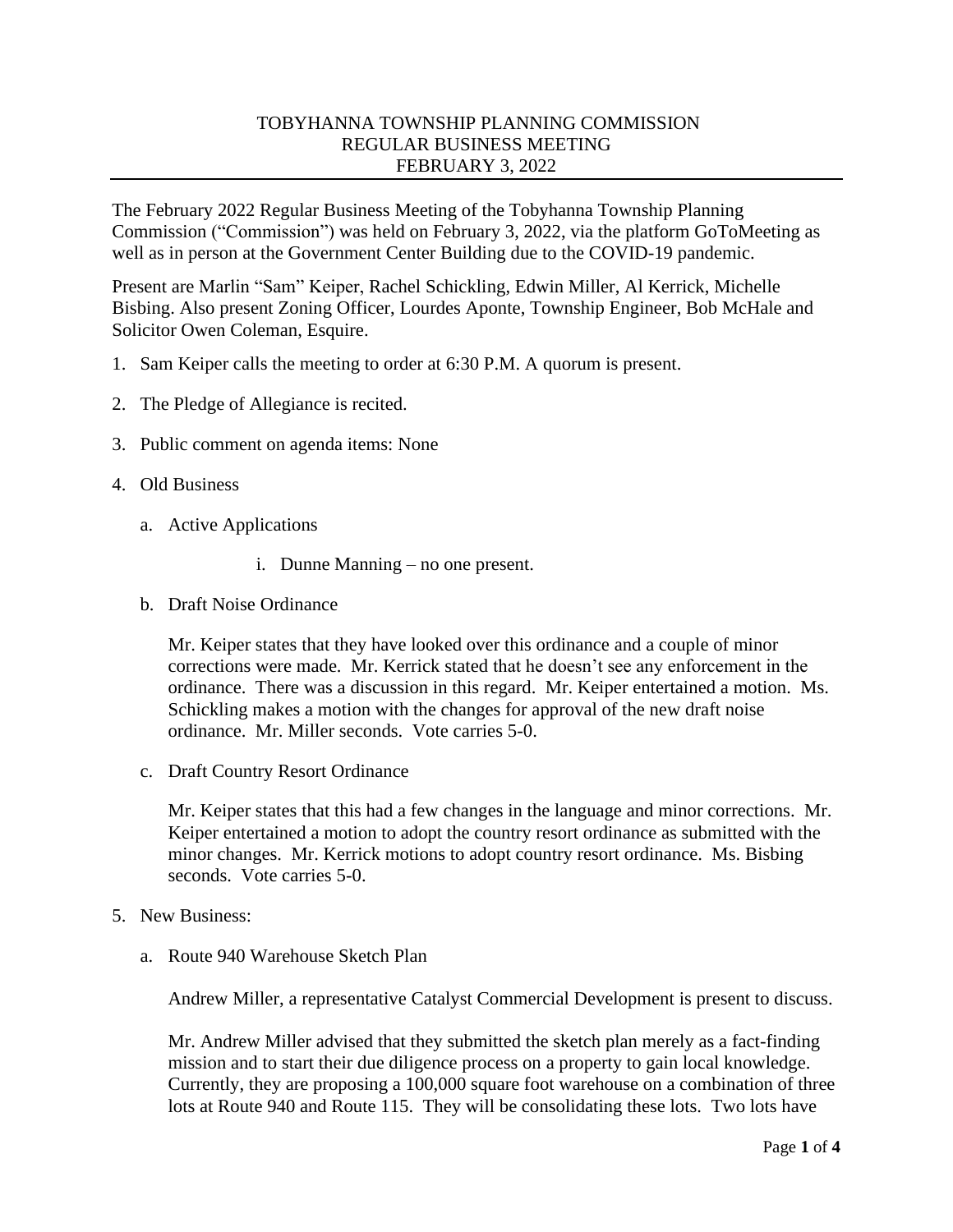substantial frontage on Route 940 with adequate truck and car parking. They are not anticipating any zoning variance relief currently. However, moving forward with the process should they require the need to go to the Zoning Hearing Board they will certainly do that. At this point, they have not done any surveys, wetland studies or traffic studies. This work will be done as they move through the process and if everything is favorable to what they hear. Mr. Andrew Miller then stated that he would entertain any questions from the Commission.

Please note that the sketch plan indicates 170,000 square foot warehouse.

Ms. Schickling asked if all three lots are commercial industrial. Mr. Andrew Miller responded that the building is within the commercial industrial line.

Ms. Schickling asked if they are going to combine all three lots. Mr. Andrew Miller responded that the two properties in the front are commercial and the one in the back is commercial industrial. They would have to look at it and see if they are able to leave the building where they propose or rezone it.

Ms. Schickling asked what makes this a warehouse rather than a truck terminal. Mr. Andrew Miller responded that this is a speculative development and they do not have a user at this time. From their prospective this would be more of a warehousing operation. It would be for single user or possibly two users. The size of the building would be used for local businesses rather than a national chain. With that amount of square footage and the number of trucks, they wouldn't consider it a terminal for storage of goods. It would be a distribution warehouse. If they had a buyer who would want to use it for manufacturing, they would look at the zoning ordinance to see if it complies. However, right now the buyers that they are in discussion with are all warehouse distribution types.

Ms. Schickling asked if they are proposing a traffic light when coming in and out onto 940. Mr. Andrew Miller responded that they are not. They are proposing to offset their driveway so that it wouldn't conflict with the shopping area across the street plus the counts wouldn't warrant it.

Ms. Schickling asked if they are proposing a left turn lane there. Mr. Andrew Miller responded that the roadway out there is wide enough to accommodate striping for a turn lane and typically PennDOT requires a turn lane. They do not have their HOP from PennDOT and will have to go through the process to get one.

Ms. Schickling asked if this is the only entrance. Mr. Andrew Miller responded that they have one entrance proposed. Mr. McHale suggested that he check the International Fire Code Site Requirements or speak Bill Burton, the building code enforcement officer about a secondary access.

Ms. Schickling asked about the height of the proposed building. Mr. Andrew Miller stated that right now they are planning on this being right under the 40-foot actual requirement. A discussion was held on this requirement.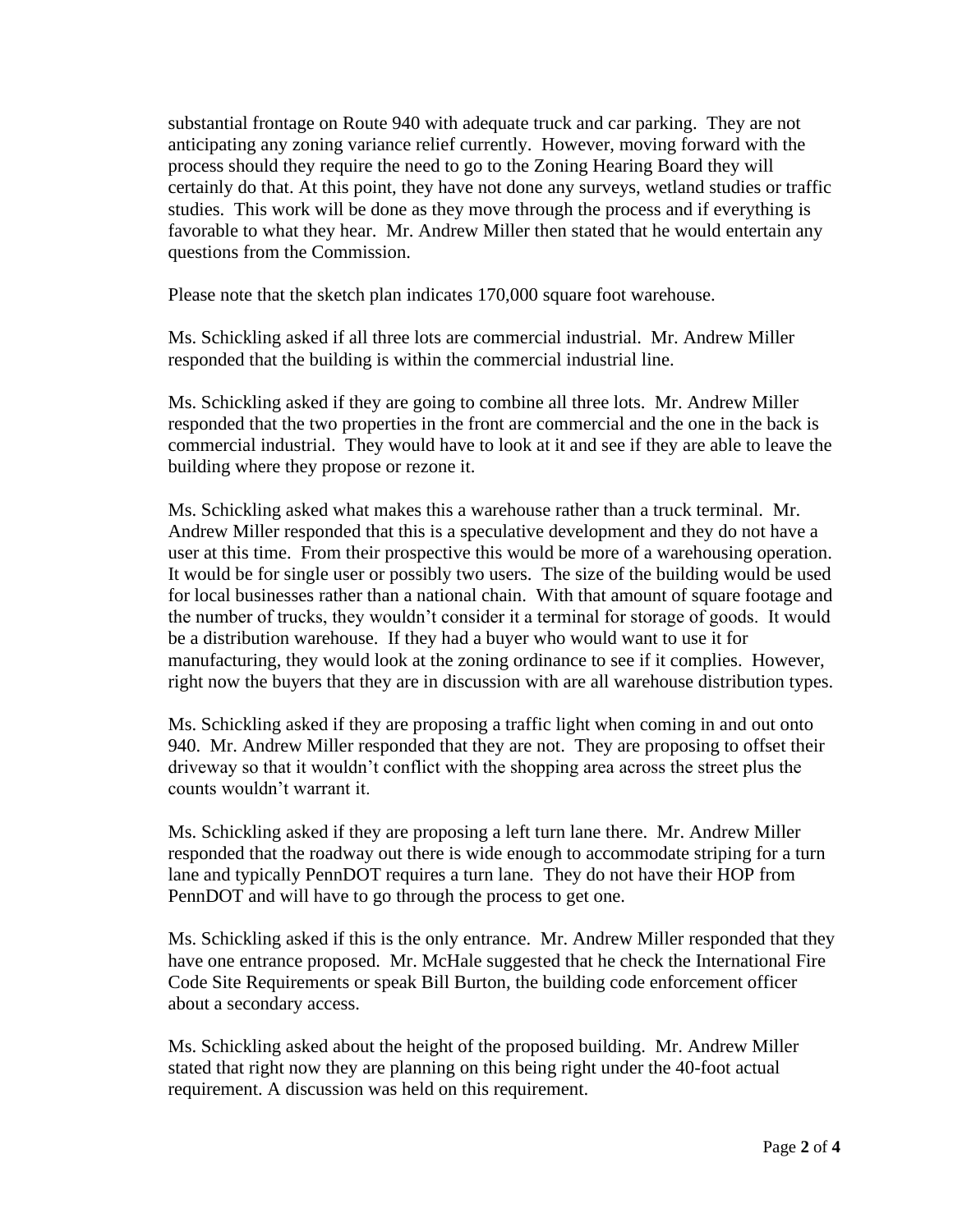Ms. Schickling asked about the noise and lights from the trucks. Mr. Andrew Miller stated that can look at buffering and screening. Typically, lights aren't a big issue with a facility like this because the front parking area can be lower for parking and the rear is for a single dock and those lights are minimal.

Mr. Kerrick asked if Mackes Road is part of that parcel. Mr. Andrew Miller stated that that is separate and that they have three parcels under agreement. A discussion was held.

Mr. Kerrick asked about how many vehicles/trucks are going to be in and out of there in a day. Mr. Andrew Miller responded that typically on a site with approximately forty docks in the back, they would estimate that within a twenty-four-hour period you would turn those docks twice and that would be approximately eighty trucks in and out over a twenty-four hour period.

Mr. Kerrick asked why this spot and not go into an industrial park like New Ventures Park which is approximately a mile or two miles from this site. Mr. Andrew Miller responded that if there was available land that they could get under agreement there they would build there. A discussion was held.

Ms. Bisbing stated that they would like to see a nice monument sign at the entrance, low to the ground and nicely landscaped if that is needed. Mr. Andrew Miller advised that this is done typically when they go through land development. This will be done when they have a user. It is not their desire to build a building and let it sit there and wait for a user.

Mr. Keiper stated that he has some questions. There is one residential use property in the front and when there is a residential property that borders commercial industrial it requires an additional buffer strip. A discussion was held on a buffer strip and setbacks.

Ms. Schickling asked how many acres this property is. Mr. Andrew Miller stated that the combination of all three properties is about twenty acres.

Mr. Andrew Miller stated that he appreciated all the input and looks forward to continuing to work with the planning commission.

b. Draft Chicken Ordinance

This will be put on the agenda for the next meeting due to the weather.

6. Review of Subdivision and Land Development Ordinance.

This will be put on the agenda for the next meeting due to the weather.

- 7. Open Discussion: None
- 8. Public Comment: None